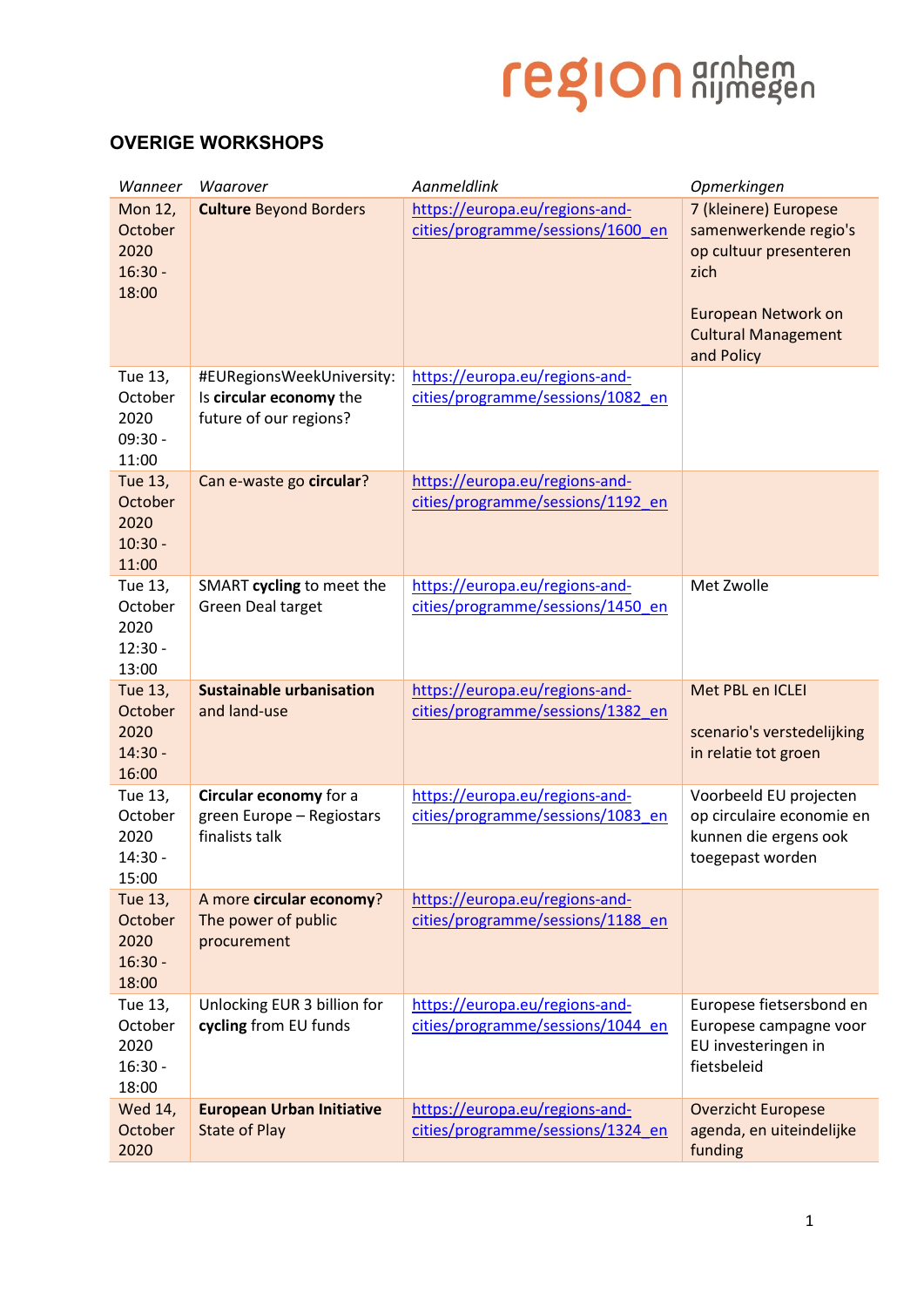## region arnhem

| Wanneer                                          | Waarover                                               | Aanmeldlink                                                         | Opmerkingen                                                                                                                                                                                                                                                                     |
|--------------------------------------------------|--------------------------------------------------------|---------------------------------------------------------------------|---------------------------------------------------------------------------------------------------------------------------------------------------------------------------------------------------------------------------------------------------------------------------------|
| $14:30 -$                                        |                                                        |                                                                     |                                                                                                                                                                                                                                                                                 |
| 16:00                                            |                                                        |                                                                     |                                                                                                                                                                                                                                                                                 |
| Wed 14,<br>October<br>2020<br>$16:00 -$<br>17:00 | Innovation for Urban<br><b>Mobility</b>                | https://europa.eu/regions-and-<br>cities/programme/sessions/1559 en | Voorbeelden van EU<br>projecten                                                                                                                                                                                                                                                 |
| Wed 14,<br>October<br>2020<br>$16:30 -$<br>18:00 | Tourism recovery through<br>cooperation                | https://europa.eu/regions-and-<br>cities/programme/sessions/1489 en | Overzicht EU activiteiten<br>op toerisme                                                                                                                                                                                                                                        |
| Thu 15,<br>October<br>2020<br>$11:00 -$<br>12:00 | <b>Cohesion Policy Brief</b><br>NETHERLANDS - in Dutch | https://europa.eu/regions-and-<br>cities/programme/sessions/1223 en | Nederlandse sessie over<br>voorbereiding nieuwe EU<br>programmaperiode                                                                                                                                                                                                          |
| Thu 15,<br>October<br>2020<br>$11:30 -$<br>13:00 | <b>Regions moving towards</b><br>sustainability        | https://europa.eu/regions-and-<br>cities/programme/sessions/1150_en | Regio's en de EU Green<br>Deal discussie met oa.<br>Regio Ruhr, Lissabon en<br>de Europese Commissie                                                                                                                                                                            |
| Thu 15,<br>October<br>2020<br>$14:30 -$<br>16:00 | A European Deal for<br><b>Housing</b>                  | https://europa.eu/regions-and-<br>cities/programme/sessions/1126 en | Met oa. Agnes Jongerius                                                                                                                                                                                                                                                         |
| Mon 19,<br>October<br>2020<br>$11:30 -$<br>13:00 | <b>Energy efficiency: low-</b><br>income households    | https://europa.eu/regions-and-<br>cities/programme/sessions/1111 en | Europese voorbeelden<br>van aanpak<br>energiebesparing                                                                                                                                                                                                                          |
| Mon 19,<br>October<br>2020<br>$14:30 -$<br>16:00 | Health mainstreaming in<br>green policies              | https://europa.eu/regions-and-<br>cities/programme/sessions/1579 en | this workshop aims to<br>demonstrate the key role<br>that cities and regions<br>have as guarantors of the<br>right to health and to<br>illustrate how cities and<br>regions can improve<br>human well-being<br>through green policies,<br>thus building a healthier<br>society. |
| Tue 20,<br>October<br>2020<br>$09:30 -$<br>10:30 | <b>EGD - Renovation Wave</b>                           | https://europa.eu/regions-and-<br>cities/programme/sessions/1484 en | <b>Renovation Wave is</b><br>onderdeel EU Green<br>Deal: de Europese<br>Commissie licht het hier<br>toe.                                                                                                                                                                        |